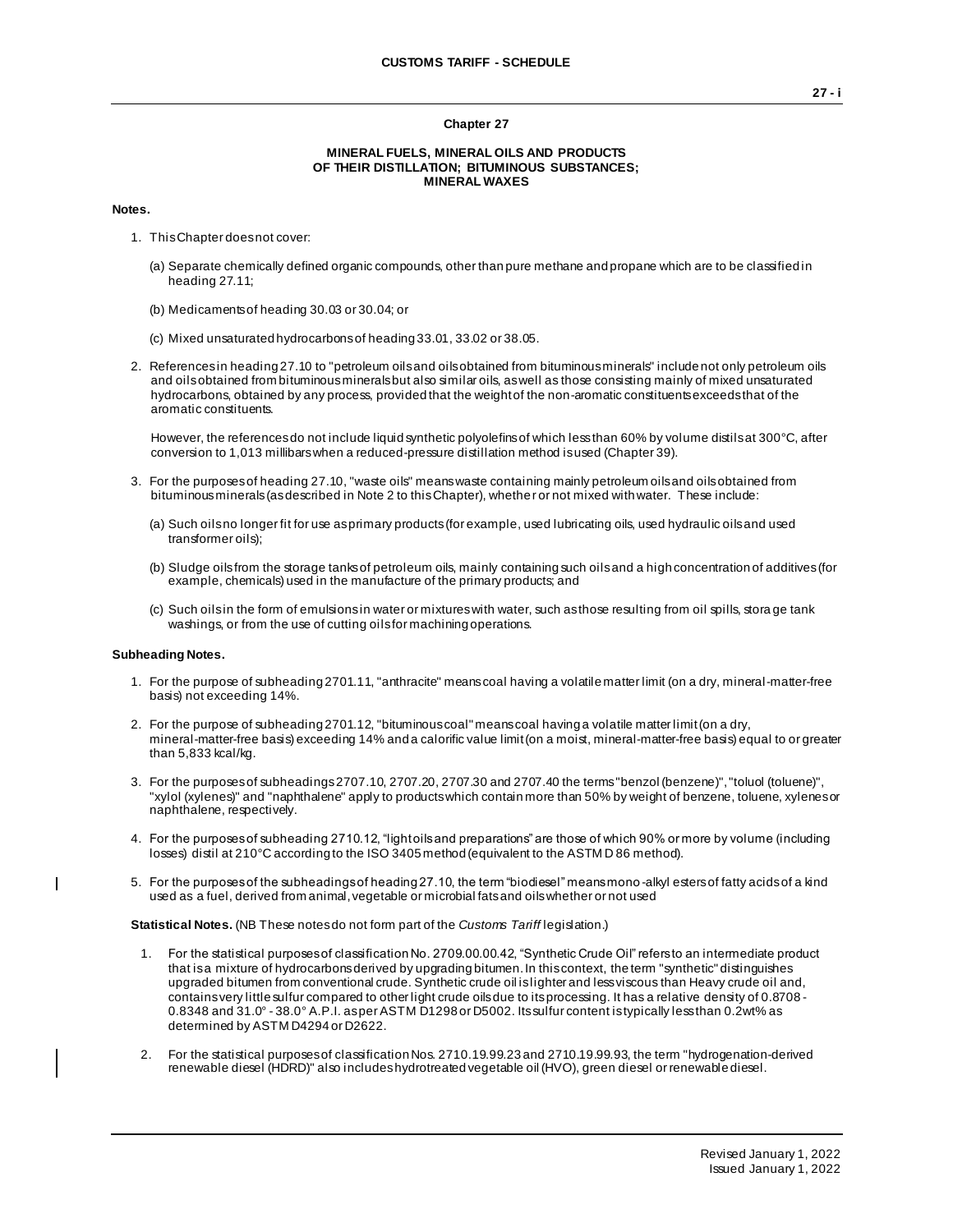# **CUSTOMS TARIFF - SCHEDULE**

| <b>Tariff</b><br>Item | <b>SS</b> | <b>Description of Goods</b>                                                      | Unit of<br>Meas.                       | <b>MFN</b><br>Tariff | <b>Applicable</b><br><b>Preferential Tariffs</b>                                                                            |
|-----------------------|-----------|----------------------------------------------------------------------------------|----------------------------------------|----------------------|-----------------------------------------------------------------------------------------------------------------------------|
| 27.01                 |           | Coal; briquettes, ovoids and similar solid fuels manufactured from coal.         |                                        |                      |                                                                                                                             |
|                       |           | -Coal, whether or not pulverized, but not agglomerated:                          |                                        |                      |                                                                                                                             |
| 2701.11.00            |           | - - Anthracite                                                                   |                                        | Free                 | CCCT, LDCT, GPT, UST,<br>MXT, CIAT, CT, CRT, IT,<br>NT, SLT, PT, COLT, JT,<br>PAT, HNT, KRT, CEUT,<br>UAT, CPTPT, UKT: Free |
|                       |           |                                                                                  | <b>TNE</b><br><b>TNE</b><br><b>TNE</b> |                      |                                                                                                                             |
| 2701.12.00            |           | - -Bituminous coal                                                               |                                        | Free                 | CCCT, LDCT, GPT, UST,<br>MXT, CIAT, CT, CRT, IT,<br>NT, SLT, PT, COLT, JT,<br>PAT, HNT, KRT, CEUT,<br>UAT, CPTPT, UKT: Free |
|                       |           | - - - - - Metallurgical coal:                                                    | <b>TNE</b><br><b>TNE</b>               |                      |                                                                                                                             |
|                       |           | $---Other:$                                                                      | <b>TNE</b><br><b>TNE</b>               |                      |                                                                                                                             |
| 2701.19.00            |           | - -Other coal                                                                    |                                        | Free                 | CCCT, LDCT, GPT, UST,<br>MXT, CIAT, CT, CRT, IT,<br>NT, SLT, PT, COLT, JT,<br>PAT, HNT, KRT, CEUT,                          |
|                       |           |                                                                                  | <b>TNE</b><br><b>TNE</b>               |                      | UAT, CPTPT, UKT: Free                                                                                                       |
|                       |           | 2701.20.00 00 -Briquettes, ovoids and similar solid fuels manufactured from coal | <b>TNE</b>                             | Free                 | CCCT, LDCT, GPT, UST,<br>MXT, CIAT, CT, CRT, IT,<br>NT, SLT, PT, COLT, JT,<br>PAT, HNT, KRT, CEUT,<br>UAT, CPTPT, UKT: Free |
| 27.02                 |           | Lignite, whether or not agglomerated, excluding jet.                             |                                        |                      |                                                                                                                             |
|                       |           | 2702.10.00 00 - Lignite, whether or not pulverized, but not agglomerated         | <b>TNE</b>                             | Free                 | CCCT, LDCT, GPT, UST,<br>MXT, CIAT, CT, CRT, IT,<br>NT, SLT, PT, COLT, JT,<br>PAT, HNT, KRT, CEUT,<br>UAT, CPTPT, UKT: Free |
|                       |           | 2702.20.00 00 -Agglomerated lignite                                              | <b>TNE</b>                             | Free                 | CCCT, LDCT, GPT, UST,<br>MXT, CIAT, CT, CRT, IT,<br>NT, SLT, PT, COLT, JT,<br>PAT, HNT, KRT, CEUT,<br>UAT, CPTPT, UKT: Free |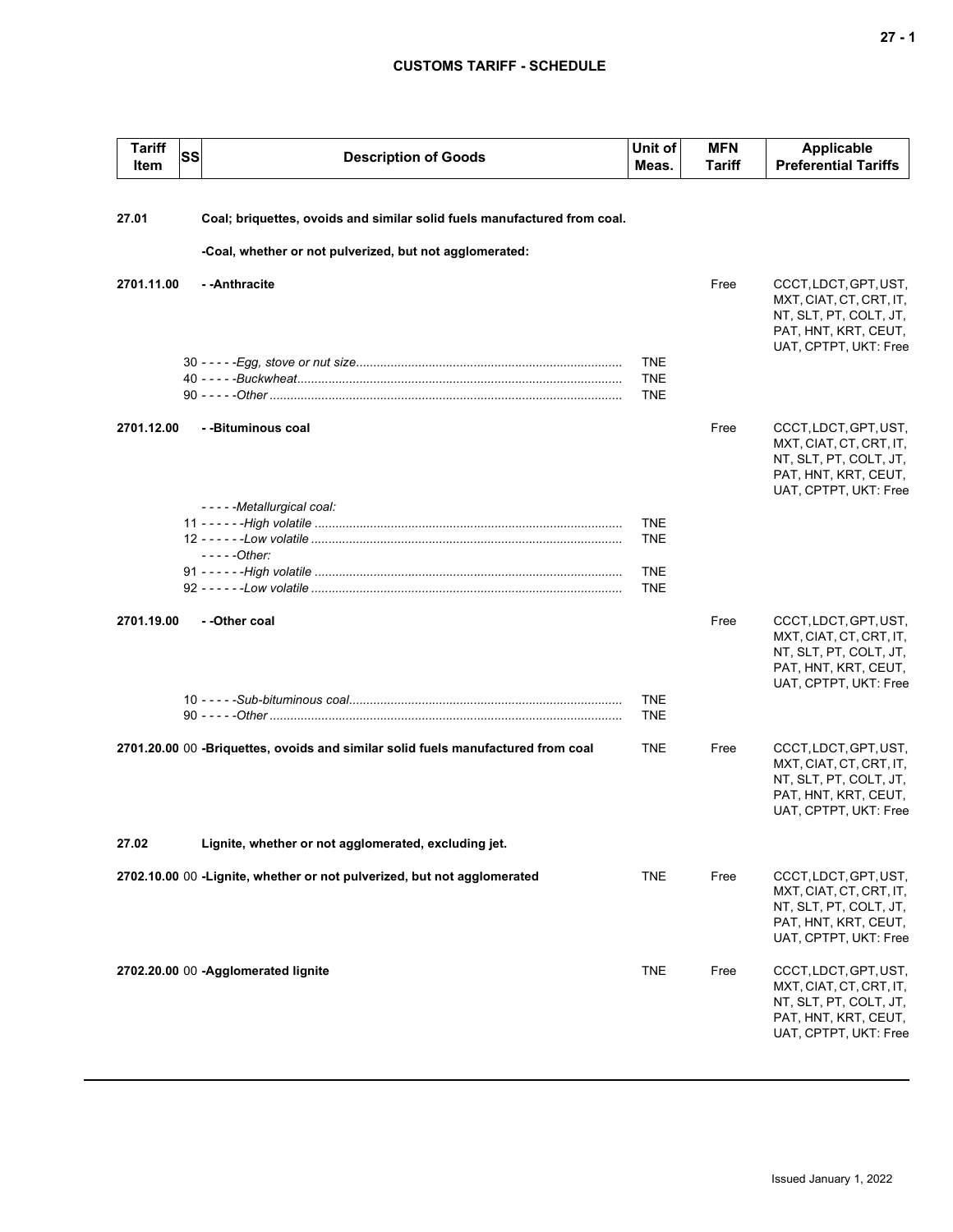| <b>Tariff</b><br>SS<br>Item | <b>Description of Goods</b>                                                                                                                                                                      | Unit of<br>Meas.                       | <b>MFN</b><br><b>Tariff</b> | Applicable<br><b>Preferential Tariffs</b>                                                                                   |
|-----------------------------|--------------------------------------------------------------------------------------------------------------------------------------------------------------------------------------------------|----------------------------------------|-----------------------------|-----------------------------------------------------------------------------------------------------------------------------|
|                             | 2703.00.00 00 Peat (including peat litter), whether or not agglomerated.                                                                                                                         | <b>TNE</b>                             | 6.5%                        | CCCT, LDCT, GPT, UST,<br>MXT, CIAT, CT, CRT, IT,<br>NT, SLT, PT, COLT, JT,<br>PAT, HNT, KRT, CEUT,<br>UAT, CPTPT, UKT: Free |
| 2704.00.00                  | Coke and semi-coke of coal, of lignite or of peat, whether or not<br>agglomerated; retort carbon.                                                                                                |                                        | Free                        | CCCT, LDCT, GPT, UST,<br>MXT, CIAT, CT, CRT, IT,<br>NT, SLT, PT, COLT, JT,<br>PAT, HNT, KRT, CEUT,<br>UAT, CPTPT, UKT: Free |
|                             | -----Coke and semi-coke of coal:                                                                                                                                                                 | <b>TNE</b><br><b>TNE</b><br><b>TNE</b> |                             |                                                                                                                             |
|                             | 2705.00.00 00 Coal gas, water gas, producer gas and similar gases, other than<br>petroleum gases and other gaseous hydrocarbons.                                                                 | KGM                                    | Free                        | CCCT, LDCT, GPT, UST,<br>MXT, CIAT, CT, CRT, IT,<br>NT, SLT, PT, COLT, JT,<br>PAT, HNT, KRT, CEUT,<br>UAT, CPTPT, UKT: Free |
|                             | 2706.00.00 00 Tar distilled from coal, from lignite or from peat, and other mineral tars,<br>whether or not dehydrated or partially distilled, including reconstituted<br>tars.                  | KGM                                    | Free                        | CCCT, LDCT, GPT, UST,<br>MXT, CIAT, CT, CRT, IT,<br>NT, SLT, PT, COLT, JT,<br>PAT, HNT, KRT, CEUT,<br>UAT, CPTPT, UKT: Free |
| 27.07                       | Oils and other products of the distillation of high temperature coal tar;<br>similar products in which the weight of the aromatic constituents<br>exceeds that of the non-aromatic constituents. |                                        |                             |                                                                                                                             |
|                             | 2707.10.00 00 - Benzol (benzene)                                                                                                                                                                 | <b>LTR</b>                             | Free                        | CCCT, LDCT, GPT, UST,<br>MXT, CIAT, CT, CRT, IT,<br>NT, SLT, PT, COLT, JT,<br>PAT, HNT, KRT, CEUT,<br>UAT, CPTPT, UKT: Free |
|                             | 2707.20.00 00 -Toluol (toluene)                                                                                                                                                                  | <b>LTR</b>                             | Free                        | CCCT, LDCT, GPT, UST,<br>MXT, CIAT, CT, CRT, IT,<br>NT, SLT, PT, COLT, JT,<br>PAT, HNT, KRT, CEUT,<br>UAT, CPTPT, UKT: Free |
|                             | 2707.30.00 00 -Xylol (xylenes)                                                                                                                                                                   | <b>LTR</b>                             | Free                        | CCCT, LDCT, GPT, UST,<br>MXT, CIAT, CT, CRT, IT,<br>NT, SLT, PT, COLT, JT,<br>PAT, HNT, KRT, CEUT,<br>UAT, CPTPT, UKT: Free |
|                             | 2707.40.00 00 -Naphthalene                                                                                                                                                                       | <b>LTR</b>                             | Free                        | CCCT, LDCT, GPT, UST,<br>MXT, CIAT, CT, CRT, IT,<br>NT, SLT, PT, COLT, JT,<br>PAT, HNT, KRT, CEUT,<br>UAT, CPTPT, UKT: Free |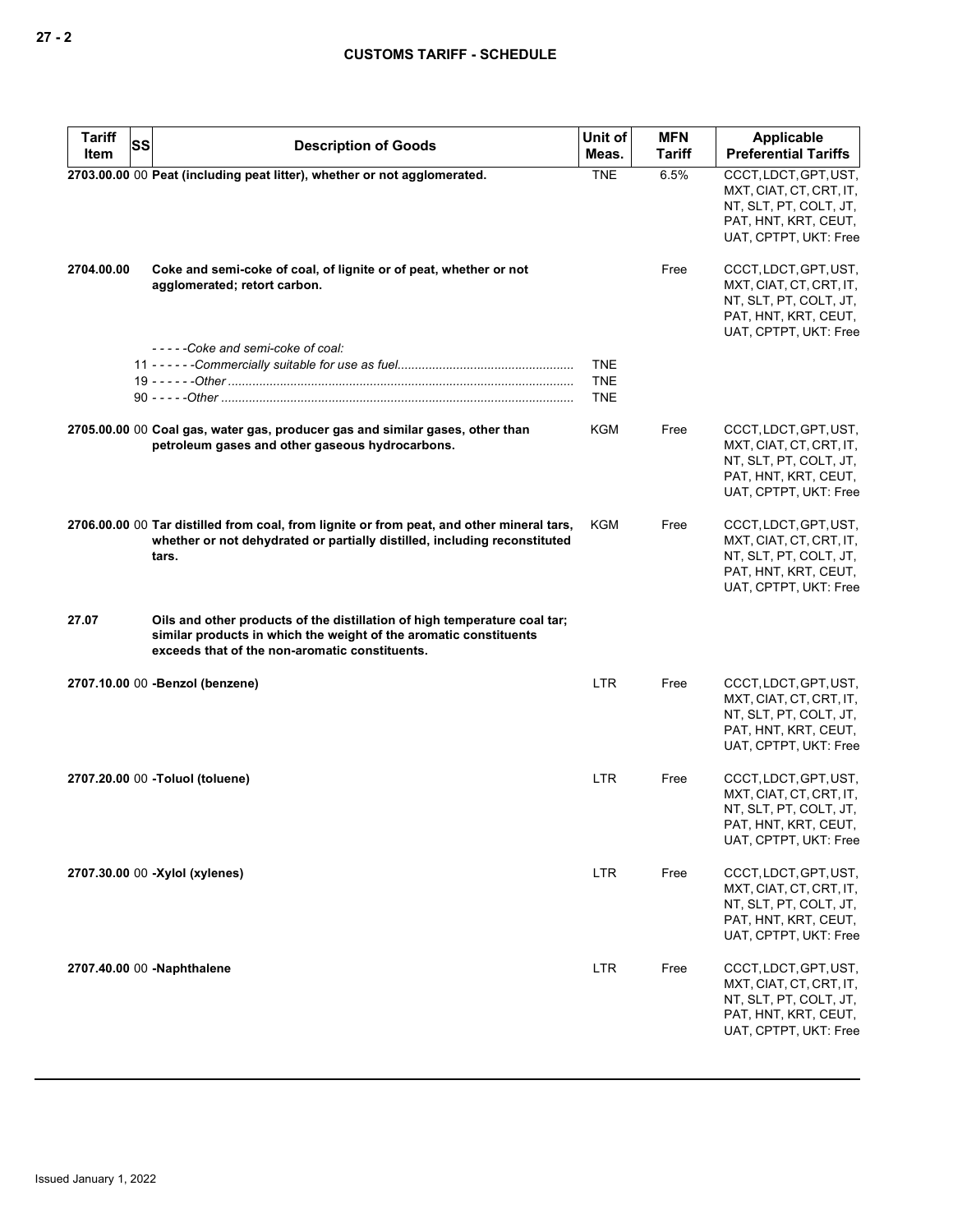|  |  | ۰.<br>v |
|--|--|---------|
|--|--|---------|

| <b>Tariff</b>         | SS | <b>Description of Goods</b>                                                                                                                                                                                                                                                                                          | Unit of           | <b>MFN</b> | <b>Applicable</b>                                                                                                           |
|-----------------------|----|----------------------------------------------------------------------------------------------------------------------------------------------------------------------------------------------------------------------------------------------------------------------------------------------------------------------|-------------------|------------|-----------------------------------------------------------------------------------------------------------------------------|
| Item                  |    |                                                                                                                                                                                                                                                                                                                      | Meas.             | Tariff     | <b>Preferential Tariffs</b>                                                                                                 |
|                       |    | 2707.50.00 00 -Other aromatic hydrocarbon mixtures of which 65% or more by volume<br>(including losses) distils at 250°C by the ISO 3405 method (equivalent<br>to the ASTM D 86 method)                                                                                                                              | <b>LTR</b>        | Free       | CCCT, LDCT, GPT, UST,<br>MXT, CIAT, CT, CRT, IT,<br>NT, SLT, PT, COLT, JT,<br>PAT, HNT, KRT, CEUT,<br>UAT, CPTPT, UKT: Free |
|                       |    | -Other:                                                                                                                                                                                                                                                                                                              |                   |            |                                                                                                                             |
|                       |    | 2707.91.00 00 - - Creosote oils                                                                                                                                                                                                                                                                                      | <b>LTR</b>        | Free       | CCCT, LDCT, GPT, UST,<br>MXT, CIAT, CT, CRT, IT,<br>NT, SLT, PT, COLT, JT,<br>PAT, HNT, KRT, CEUT,<br>UAT, CPTPT, UKT: Free |
| 2707.99.00            |    | - -Other                                                                                                                                                                                                                                                                                                             | <b>KGM</b>        | Free       | CCCT, LDCT, GPT, UST,<br>MXT, CIAT, CT, CRT, IT,<br>NT, SLT, PT, COLT, JT,<br>PAT, HNT, KRT, CEUT,<br>UAT, CPTPT, UKT: Free |
|                       |    |                                                                                                                                                                                                                                                                                                                      | <b>LTR</b>        |            |                                                                                                                             |
| 27.08                 |    | Pitch and pitch coke, obtained from coal tar or from other mineral tars.                                                                                                                                                                                                                                             |                   |            |                                                                                                                             |
| 2708.10.00 00 - Pitch |    |                                                                                                                                                                                                                                                                                                                      | <b>KGM</b>        | Free       | CCCT, LDCT, GPT, UST,<br>MXT, CIAT, CT, CRT, IT,<br>NT, SLT, PT, COLT, JT,<br>PAT, HNT, KRT, CEUT,<br>UAT, CPTPT, UKT: Free |
|                       |    | 2708.20.00 00 - Pitch coke                                                                                                                                                                                                                                                                                           | <b>KGM</b>        | Free       | CCCT, LDCT, GPT, UST,<br>MXT, CIAT, CT, CRT, IT,<br>NT, SLT, PT, COLT, JT,<br>PAT, HNT, KRT, CEUT,<br>UAT, CPTPT, UKT: Free |
| 2709.00.00            |    | Petroleum oils and oils obtained from bituminous minerals, crude.                                                                                                                                                                                                                                                    |                   | Free       | CCCT, LDCT, GPT, UST,<br>MXT, CIAT, CT, CRT, IT,                                                                            |
|                       |    | Note: The General Tariff rate that applies to goods of this tariff item is the<br>Most-Favoured-Nation Tariff rate.                                                                                                                                                                                                  |                   |            | NT, SLT, PT, COLT, JT,<br>PAT, HNT, KRT, CEUT,<br>UAT, CPTPT, UKT: Free                                                     |
|                       |    | 30 - - - - - Having a relative density of 0.9042 or more (less than 25° A.P.I.)<br>-----Having a relative density lower than 0.9042 (25° A.P.I. or more):                                                                                                                                                            | <b>MTQ</b>        |            |                                                                                                                             |
|                       |    | 42 - - - - - - Synthetic crude oil having a relative density of 0.8708 - 0.8348 (31.0° -                                                                                                                                                                                                                             | <b>MTQ</b>        |            |                                                                                                                             |
|                       |    | 38.0° A.P.I.) and a typical sulphur content of less than 0.2wt%                                                                                                                                                                                                                                                      | <b>MTQ</b><br>MTQ |            |                                                                                                                             |
| 27.10                 |    | Petroleum oils and oils obtained from bituminous minerals, other than<br>crude; preparations not elsewhere specified or included, containing by<br>weight 70% or more of petroleum oils or of oils obtained from<br>bituminous minerals, these oils being the basic constituents of the<br>preparations; waste oils. |                   |            |                                                                                                                             |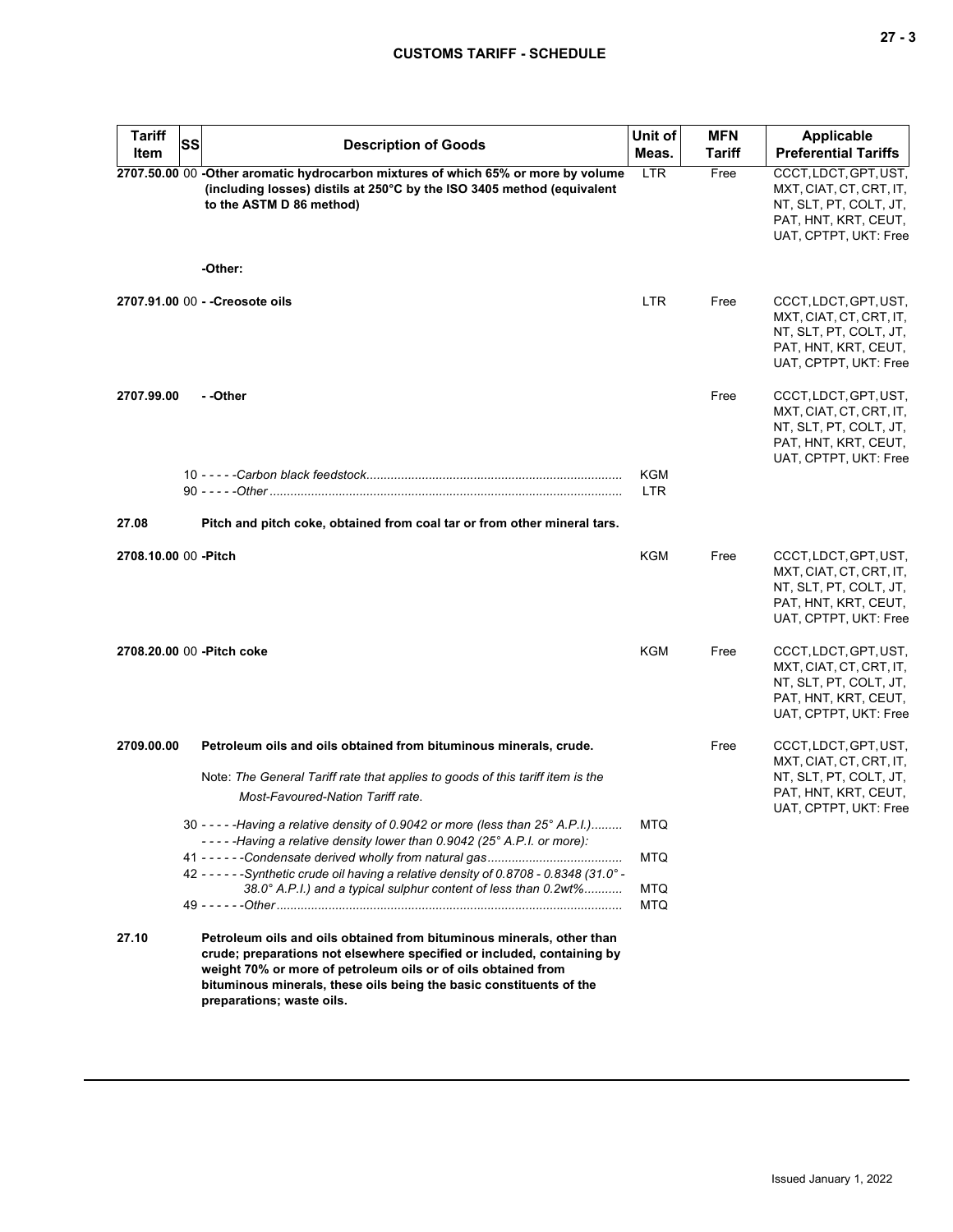| <b>Tariff</b><br><b>SS</b><br>Item | <b>Description of Goods</b>                                                                                                                                                                                                                                                                                                                                                       | Unit of<br>Meas.         | <b>MFN</b><br>Tariff | Applicable<br><b>Preferential Tariffs</b>                                                                                   |
|------------------------------------|-----------------------------------------------------------------------------------------------------------------------------------------------------------------------------------------------------------------------------------------------------------------------------------------------------------------------------------------------------------------------------------|--------------------------|----------------------|-----------------------------------------------------------------------------------------------------------------------------|
|                                    | -Petroleum oils and oils obtained from bituminous minerals (other than<br>crude) and preparations not elsewhere specified or included,<br>containing by weight 70% or more of petroleum oils or of oils obtained<br>from bituminous minerals, these oils being the basic constituents of the<br>preparations, other than those containing biodiesel and other than<br>waste oils: |                          |                      |                                                                                                                             |
| 2710.12                            | --Light oils and preparations                                                                                                                                                                                                                                                                                                                                                     |                          |                      |                                                                                                                             |
|                                    | 2710.12.10 00 - - - Alkylenes, mixed, with a very low degree of polymerization                                                                                                                                                                                                                                                                                                    | LTR                      | Free                 | CCCT, LDCT, GPT, UST,<br>MXT, CIAT, CT, CRT, IT,<br>NT, SLT, PT, COLT, JT,<br>PAT, HNT, KRT, CEUT,<br>UAT, CPTPT, UKT: Free |
|                                    | 2710.12.20 00 - - - Lubricating oils put up in packings for retail sale                                                                                                                                                                                                                                                                                                           | <b>LTR</b>               | 5%                   | CCCT, LDCT, GPT, UST,<br>MXT, CIAT, CT, CRT, IT,<br>NT, SLT, PT, COLT, JT,<br>PAT, HNT, KRT, CEUT,<br>UAT, CPTPT, UKT: Free |
| 2710.12.90                         | $- -$ Other                                                                                                                                                                                                                                                                                                                                                                       |                          | Free                 | CCCT, LDCT, GPT, UST,                                                                                                       |
|                                    | Note: The General Tariff rate that applies to goods of this tariff item is the<br>Most-Favoured-Nation Tariff rate.                                                                                                                                                                                                                                                               |                          |                      | MXT, CIAT, CT, CRT, IT,<br>NT, SLT, PT, COLT, JT,<br>PAT, HNT, KRT, CEUT,<br>UAT, CPTPT, UKT: Free                          |
|                                    | -----Motor spirit (gasoline), including aviation spirit:                                                                                                                                                                                                                                                                                                                          |                          |                      |                                                                                                                             |
|                                    |                                                                                                                                                                                                                                                                                                                                                                                   | <b>LTR</b><br><b>LTR</b> |                      |                                                                                                                             |
|                                    |                                                                                                                                                                                                                                                                                                                                                                                   | <b>LTR</b>               |                      |                                                                                                                             |
|                                    |                                                                                                                                                                                                                                                                                                                                                                                   | <b>LTR</b>               |                      |                                                                                                                             |
|                                    | -----Naphthas, excluding aviation turbine fuel:                                                                                                                                                                                                                                                                                                                                   | <b>LTR</b>               |                      |                                                                                                                             |
|                                    |                                                                                                                                                                                                                                                                                                                                                                                   | <b>LTR</b>               |                      |                                                                                                                             |
|                                    |                                                                                                                                                                                                                                                                                                                                                                                   | <b>LTR</b>               |                      |                                                                                                                             |
|                                    | $---Other:$                                                                                                                                                                                                                                                                                                                                                                       |                          |                      |                                                                                                                             |
|                                    |                                                                                                                                                                                                                                                                                                                                                                                   | <b>LTR</b>               |                      |                                                                                                                             |
|                                    |                                                                                                                                                                                                                                                                                                                                                                                   | <b>LTR</b><br><b>LTR</b> |                      |                                                                                                                             |
|                                    |                                                                                                                                                                                                                                                                                                                                                                                   | <b>LTR</b>               |                      |                                                                                                                             |
|                                    |                                                                                                                                                                                                                                                                                                                                                                                   | LTR                      |                      |                                                                                                                             |
| 2710.19                            | - -Other                                                                                                                                                                                                                                                                                                                                                                          |                          |                      |                                                                                                                             |
|                                    | 2710.19.10 00 - - - White mineral oil (USP, BP or NF grades);<br>Naphthenic oils for use in the manufacture of printing ink;                                                                                                                                                                                                                                                      | <b>LTR</b>               | Free                 | CCCT, LDCT, GPT, UST,<br>MXT, CIAT, CT, CRT, IT,                                                                            |
|                                    | Oils for use in the manufacture of goods of heading 38.08 or of tariff item<br>No. 9919.00.00                                                                                                                                                                                                                                                                                     |                          |                      | NT, SLT, PT, COLT, JT,<br>PAT, HNT, KRT, CEUT,<br>UAT, CPTPT, UKT: Free                                                     |
| 2710.19.20                         | ---Alkylenes, mixed, with a very low degree of polymerization;<br>Lubricating oils or basestocks, containing by weight more than 50% of<br>synthetic hydrocarbons;<br>Other white oils;<br>Petroleum greases and lubricating greases<br>-----Lubricating oils:                                                                                                                    |                          | Free                 | CCCT, LDCT, GPT, UST,<br>MXT, CIAT, CT, CRT, IT,<br>NT, SLT, PT, COLT, JT,<br>PAT, HNT, KRT, CEUT,<br>UAT, CPTPT, UKT: Free |

 $\mathbf{I}$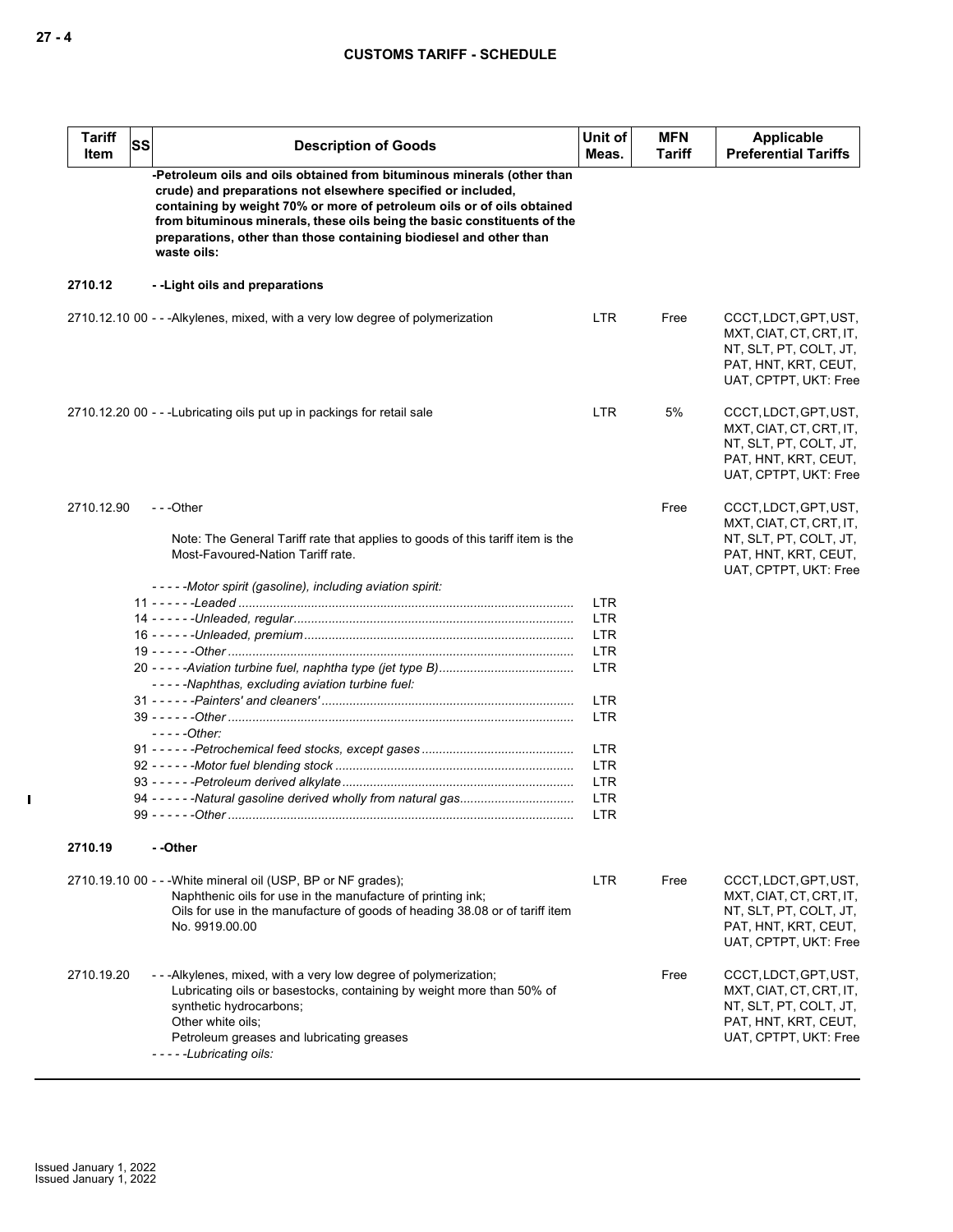# **CUSTOMS TARIFF - SCHEDULE**

| ×<br>۰. |
|---------|
|         |

| <b>Tariff</b><br>Item | <b>SS</b> | <b>Description of Goods</b>                                                                                                   | Unit of<br>Meas.         | <b>MFN</b><br>Tariff | Applicable<br><b>Preferential Tariffs</b>                                                                                   |
|-----------------------|-----------|-------------------------------------------------------------------------------------------------------------------------------|--------------------------|----------------------|-----------------------------------------------------------------------------------------------------------------------------|
|                       |           |                                                                                                                               | LTR                      |                      |                                                                                                                             |
|                       |           |                                                                                                                               | <b>LTR</b>               |                      |                                                                                                                             |
|                       |           |                                                                                                                               | <b>LTR</b>               |                      |                                                                                                                             |
|                       |           |                                                                                                                               | <b>LTR</b>               |                      |                                                                                                                             |
|                       |           |                                                                                                                               | <b>KGM</b>               |                      |                                                                                                                             |
|                       |           |                                                                                                                               | <b>LTR</b>               |                      |                                                                                                                             |
|                       |           | 2710.19.30 00 - - - Hydrocracker bottoms for use in the manufacture of motor oils,<br>transmission fluids or hydraulic fluids | <b>LTR</b>               | Free                 | CCCT, LDCT, GPT, UST,<br>MXT, CIAT, CT, CRT, IT,<br>NT, SLT, PT, COLT, JT,<br>PAT, HNT, KRT, CEUT,<br>UAT, CPTPT, UKT: Free |
|                       |           | $- -$ Other:                                                                                                                  |                          |                      |                                                                                                                             |
| 2710.19.91            |           | ----Lubricating oils put up in packings for retail sale                                                                       |                          | 5%                   | CCCT, LDCT, GPT, UST,<br>MXT, CIAT, CT, CRT, IT,<br>NT, SLT, PT, COLT, JT,<br>PAT, HNT, KRT, CEUT,<br>UAT, CPTPT, UKT: Free |
|                       |           |                                                                                                                               | <b>LTR</b>               |                      |                                                                                                                             |
|                       |           |                                                                                                                               | <b>LTR</b>               |                      |                                                                                                                             |
|                       |           |                                                                                                                               | <b>LTR</b>               |                      |                                                                                                                             |
| 2710.19.99            |           | $--$ Other                                                                                                                    |                          | Free                 | CCCT, LDCT, GPT, UST,<br>MXT, CIAT, CT, CRT, IT,                                                                            |
|                       |           | Note: The General Tariff rate that applies to goods of this tariff item is the<br>Most-Favoured-Nation Tariff rate.           |                          |                      | NT, SLT, PT, COLT, JT,<br>PAT, HNT, KRT, CEUT,<br>UAT, CPTPT, UKT: Free                                                     |
|                       |           | -----Kerosene, including fuel oil No. 1, stove oil:                                                                           |                          |                      |                                                                                                                             |
|                       |           | 11 - - - - - - Aviation turbine fuel, kerosene type (jet type A)                                                              | <b>LTR</b><br><b>LTR</b> |                      |                                                                                                                             |
|                       |           | $---$ Fuel oils Nos. 2 and 3:                                                                                                 |                          |                      |                                                                                                                             |
|                       |           | 23 - - - - - - Diesel fuel blended with hydrogenation-derived renewable diesel                                                | <b>LTR</b>               |                      |                                                                                                                             |
|                       |           | 24 - - - - - - Diesel fuel, for internal combustion engines, containing by weight not                                         | <b>LTR</b>               |                      |                                                                                                                             |
|                       |           | 25 - - - - - - Diesel fuel, for internal combustion engines, containing by weight                                             |                          |                      |                                                                                                                             |
|                       |           |                                                                                                                               | LTR                      |                      |                                                                                                                             |
|                       |           |                                                                                                                               | <b>LTR</b>               |                      |                                                                                                                             |
|                       |           | -----Other fuel oils:                                                                                                         |                          |                      |                                                                                                                             |
|                       |           | 31 - - - - - - Fuel oil No. 4, containing by weight not more than 0.05% of sulphur.                                           | <b>LTR</b>               |                      |                                                                                                                             |
|                       |           | 32 - - - - - - Fuel oil No. 4, containing by weight more than 0.05% of sulphur                                                | <b>LTR</b>               |                      |                                                                                                                             |
|                       |           |                                                                                                                               | <b>LTR</b>               |                      |                                                                                                                             |
|                       |           |                                                                                                                               | <b>LTR</b>               |                      |                                                                                                                             |
|                       |           | $---Other$                                                                                                                    |                          |                      |                                                                                                                             |
|                       |           |                                                                                                                               | <b>LTR</b>               |                      |                                                                                                                             |
|                       |           |                                                                                                                               | LTR.                     |                      |                                                                                                                             |
|                       |           |                                                                                                                               | <b>LTR</b>               |                      |                                                                                                                             |
|                       |           |                                                                                                                               | <b>LTR</b>               |                      |                                                                                                                             |
|                       |           |                                                                                                                               |                          |                      |                                                                                                                             |

 $\mathbf{I}$  $\mathbf{I}$  $\blacksquare$  $\blacksquare$ 

 $\mathbf{I}$ 

 $\blacksquare$  $\mathbf{I}$  $\blacksquare$  $\blacksquare$  $\blacksquare$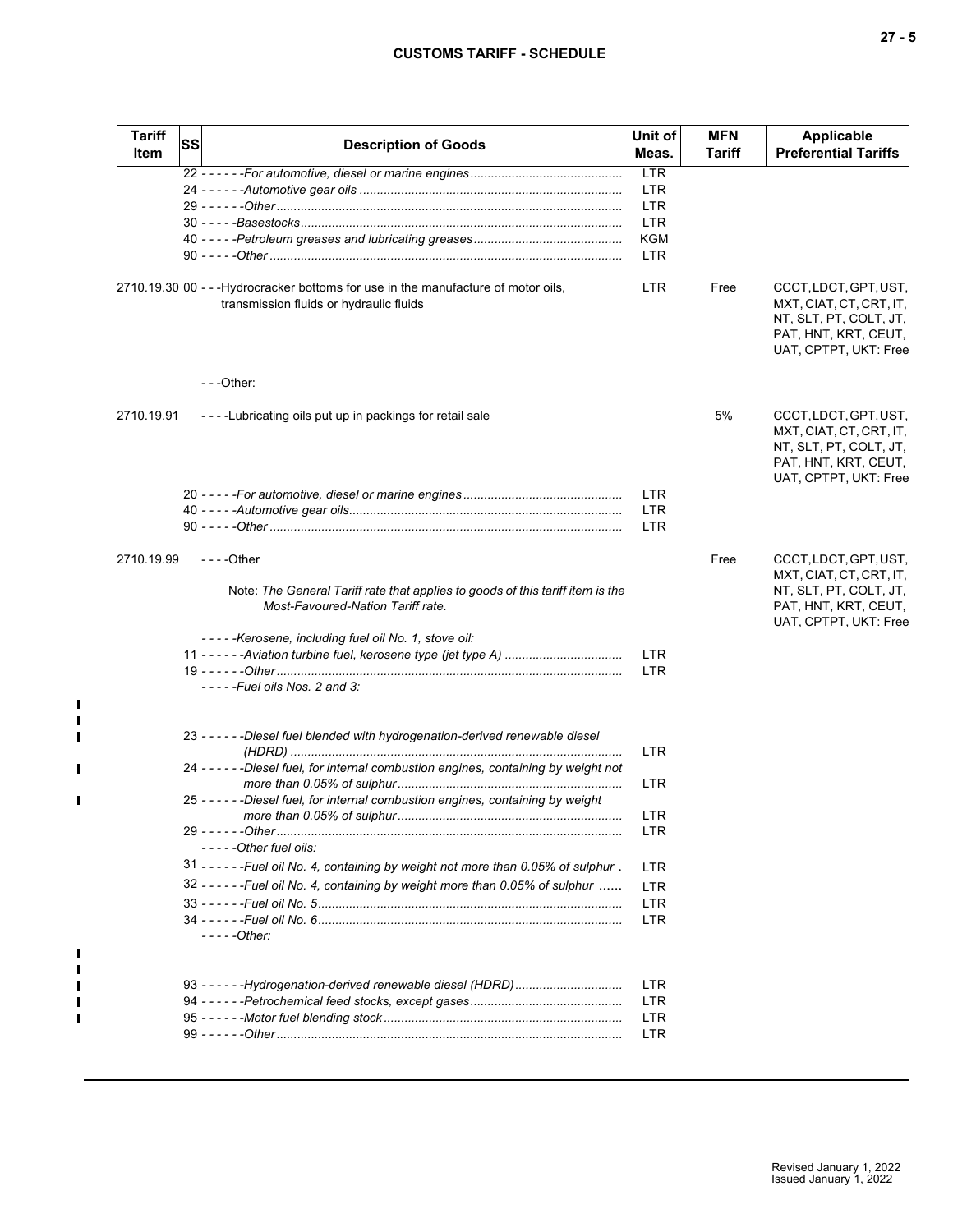| <b>Tariff</b><br>Item     | <b>SS</b> | <b>Description of Goods</b>                                                                                                                                                                                                                                                                                                                               | Unit of<br>Meas.         | <b>MFN</b><br>Tariff | Applicable<br><b>Preferential Tariffs</b>                                                                                   |
|---------------------------|-----------|-----------------------------------------------------------------------------------------------------------------------------------------------------------------------------------------------------------------------------------------------------------------------------------------------------------------------------------------------------------|--------------------------|----------------------|-----------------------------------------------------------------------------------------------------------------------------|
| 2710.20                   |           | -Petroleum oils and oils obtained from bituminous minerals (other than<br>crude) and preparations not elsewhere specified or included,<br>containing by weight 70% or more of petroleum oils or of oils obtained<br>from bituminous minerals, these oils being the basic constituents of the<br>preparations, containing biodiesel, other than waste oils |                          |                      |                                                                                                                             |
|                           |           | 2710.20.10 00 - - - Lubricating oils put up in packings for retail sale                                                                                                                                                                                                                                                                                   | <b>LTR</b>               | 5%                   | CCCT, LDCT, GPT, UST,<br>MXT, CIAT, CT, CRT, IT,<br>NT, SLT, PT, COLT, JT,<br>PAT, HNT, KRT, CEUT,<br>UAT, CPTPT, UKT: Free |
| 2710.20.90 00 - - - Other |           |                                                                                                                                                                                                                                                                                                                                                           | LTR                      | Free                 | CCCT, LDCT, GPT, UST,<br>MXT, CIAT, CT, CRT, IT,                                                                            |
|                           |           | Note: The General Tariff rate that applies to goods of this tariff item is the<br>Most-Favoured-Nation Tariff rate.                                                                                                                                                                                                                                       |                          |                      | NT, SLT, PT, COLT, JT,<br>PAT, HNT, KRT, CEUT,<br>UAT, CPTPT, UKT: Free                                                     |
|                           |           | -Waste oils:                                                                                                                                                                                                                                                                                                                                              |                          |                      |                                                                                                                             |
|                           |           | 2710.91.00 00 - - - Containing polychlorinated biphenyls (PCBs), polychlorinated<br>terphenyls (PCTs) or polybrominated biphenyls (PBBs)                                                                                                                                                                                                                  | LTR                      | Free                 | CCCT, LDCT, GPT, UST,<br>MXT, CIAT, CT, CRT, IT,<br>NT, SLT, PT, COLT, JT,                                                  |
|                           |           | Note: The General Tariff rate that applies to goods of this tariff item is the<br>Most-Favoured-Nation Tariff rate.                                                                                                                                                                                                                                       |                          |                      | PAT, HNT, KRT, CEUT,<br>UAT, CPTPT, UKT: Free                                                                               |
| 2710.99.00                |           | - - -Other                                                                                                                                                                                                                                                                                                                                                |                          | Free                 | CCCT, LDCT, GPT, UST,<br>MXT, CIAT, CT, CRT, IT,                                                                            |
|                           |           | Note: The General Tariff rate that applies to goods of this tariff item is the<br>Most-Favoured-Nation Tariff rate.                                                                                                                                                                                                                                       |                          |                      | NT, SLT, PT, COLT, JT,<br>PAT, HNT, KRT, CEUT,<br>UAT, CPTPT, UKT: Free                                                     |
|                           |           | 10 - - - - - Oils and preparations thereof, having a viscosity of 7.44 mm <sup>2</sup> /sec. or                                                                                                                                                                                                                                                           | <b>LTR</b><br><b>LTR</b> |                      |                                                                                                                             |
| 27.11                     |           | Petroleum gases and other gaseous hydrocarbons.                                                                                                                                                                                                                                                                                                           |                          |                      |                                                                                                                             |
|                           |           | -Liquefied:                                                                                                                                                                                                                                                                                                                                               |                          |                      |                                                                                                                             |
|                           |           | 2711.11.00 00 - - Natural gas                                                                                                                                                                                                                                                                                                                             | <b>LTR</b>               | Free                 | CCCT, LDCT, GPT, UST,<br>MXT, CIAT, CT, CRT, IT,<br>NT, SLT, PT, COLT, JT,<br>PAT, HNT, KRT, CEUT,<br>UAT, CPTPT, UKT: Free |
| 2711.12                   |           | --Propane                                                                                                                                                                                                                                                                                                                                                 |                          |                      |                                                                                                                             |
| 2711.12.10                |           | - - - In containers ready for use                                                                                                                                                                                                                                                                                                                         |                          | 12.5%                | CCCT, LDCT, GPT, UST,<br>MXT, CIAT, CT, CRT, IT,<br>NT, SLT, PT, COLT, JT,<br>PAT, HNT, KRT, CEUT,<br>UAT, CPTPT, UKT: Free |
|                           |           | 10 - - - - - Propane with a minimum purity of 90 liquid volume percent                                                                                                                                                                                                                                                                                    | <b>LTR</b><br>LTR        |                      |                                                                                                                             |

 $\mathbf{I}$ 

 $\mathbf{I}$  $\mathbf{I}$  $\mathbf{I}$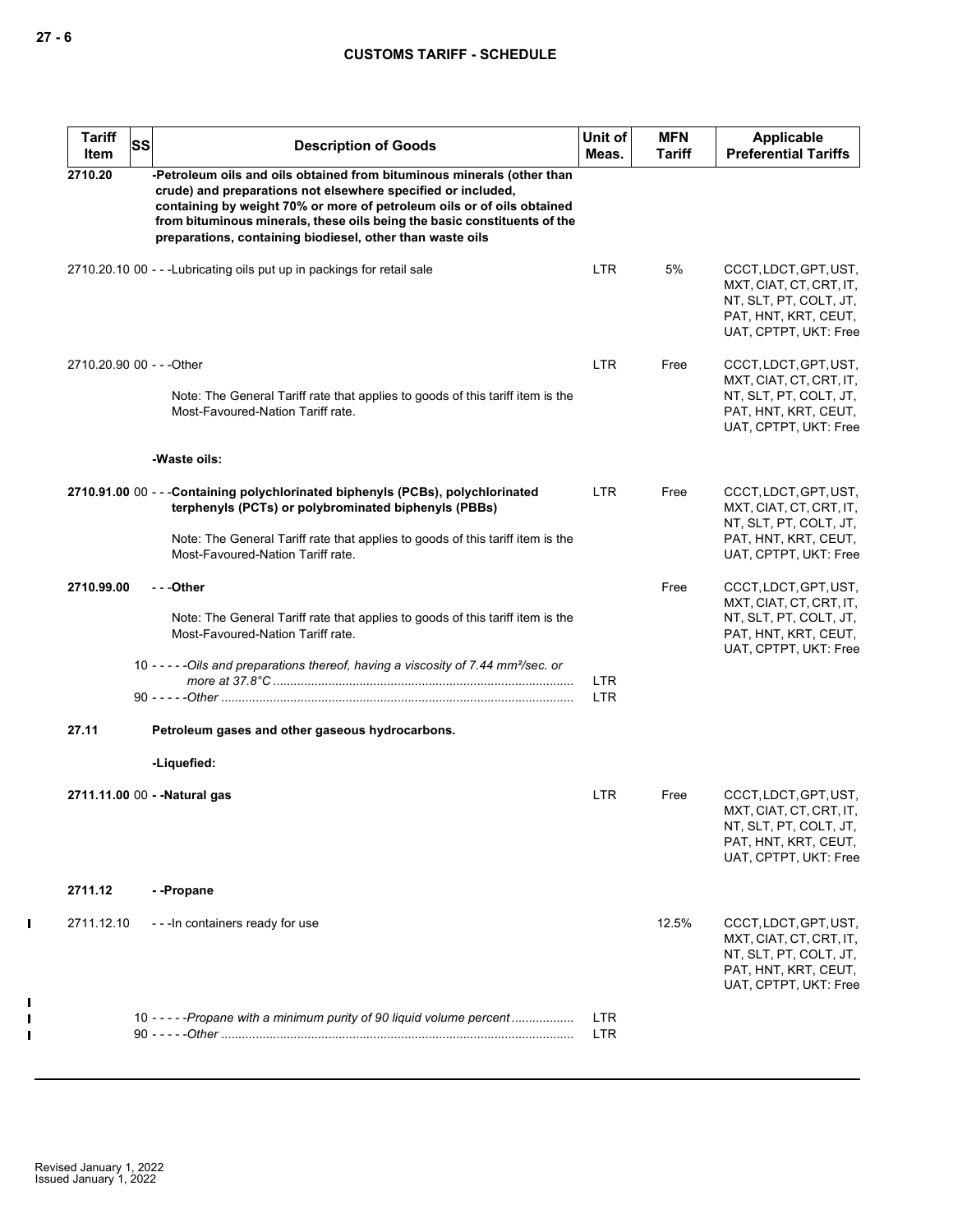**27 - 7**

# **CUSTOMS TARIFF - SCHEDULE**

| <b>Tariff</b><br>Item         | SS | <b>Description of Goods</b>                                                                                                                                                                                                           | Unit of<br>Meas.         | <b>MFN</b><br><b>Tariff</b> | Applicable<br><b>Preferential Tariffs</b>                                                                                   |
|-------------------------------|----|---------------------------------------------------------------------------------------------------------------------------------------------------------------------------------------------------------------------------------------|--------------------------|-----------------------------|-----------------------------------------------------------------------------------------------------------------------------|
| 2711.12.90                    |    | $- -$ Other                                                                                                                                                                                                                           |                          | Free                        | CCCT, LDCT, GPT, UST,<br>MXT, CIAT, CT, CRT, IT,<br>NT, SLT, PT, COLT, JT,<br>PAT, HNT, KRT, CEUT,<br>UAT, CPTPT, UKT: Free |
|                               |    | 10 - - - - - Propane with a minimum purity of 90 liquid volume percent                                                                                                                                                                | <b>LTR</b><br><b>LTR</b> |                             |                                                                                                                             |
| 2711.13.00 00 - - Butanes     |    |                                                                                                                                                                                                                                       | <b>LTR</b>               | Free                        | CCCT, LDCT, GPT, UST,<br>MXT, CIAT, CT, CRT, IT,<br>NT, SLT, PT, COLT, JT,<br>PAT, HNT, KRT, CEUT,<br>UAT, CPTPT, UKT: Free |
|                               |    | 2711.14.00 00 - - Ethylene, propylene, butylene and butadiene                                                                                                                                                                         | KGM                      | Free                        | CCCT, LDCT, GPT, UST,<br>MXT, CIAT, CT, CRT, IT,<br>NT, SLT, PT, COLT, JT,<br>PAT, HNT, KRT, CEUT,<br>UAT, CPTPT, UKT: Free |
| 2711.19                       |    | - -Other                                                                                                                                                                                                                              |                          |                             |                                                                                                                             |
|                               |    | 2711.19.10 00 - - - In containers ready for use                                                                                                                                                                                       |                          | 12.5%                       | CCCT, LDCT, GPT, UST,<br>MXT, CIAT, CT, CRT, IT,<br>NT, SLT, PT, COLT, JT,<br>PAT, HNT, KRT, CEUT,<br>UAT, CPTPT, UKT: Free |
| 2711.19.90                    |    | $-$ - -Other                                                                                                                                                                                                                          |                          | Free                        | CCCT, LDCT, GPT, UST,<br>MXT, CIAT, CT, CRT, IT,                                                                            |
|                               |    | Note: The General Tariff rate that applies to goods of this tariff item is the<br>Most-Favoured-Nation Tariff rate.                                                                                                                   |                          |                             | NT, SLT, PT, COLT, JT,<br>PAT, HNT, KRT, CEUT,<br>UAT, CPTPT, UKT: Free                                                     |
|                               |    |                                                                                                                                                                                                                                       | <b>LTR</b><br><b>LTR</b> |                             |                                                                                                                             |
|                               |    | -In gaseous state:                                                                                                                                                                                                                    |                          |                             |                                                                                                                             |
| 2711.21.00 00 - - Natural gas |    |                                                                                                                                                                                                                                       | <b>TMQ</b>               | Free                        | CCCT, LDCT, GPT, UST,<br>MXT, CIAT, CT, CRT, IT,<br>NT, SLT, PT, COLT, JT,<br>PAT, HNT, KRT, CEUT,<br>UAT, CPTPT, UKT: Free |
| 2711.29.00 00 - - Other       |    |                                                                                                                                                                                                                                       | TMQ                      | Free                        | CCCT, LDCT, GPT, UST,<br>MXT, CIAT, CT, CRT, IT,<br>NT, SLT, PT, COLT, JT,<br>PAT, HNT, KRT, CEUT,<br>UAT, CPTPT, UKT: Free |
| 27.12                         |    | Petroleum jelly; paraffin wax, micro-crystalline petroleum wax, slack<br>wax, ozokerite, lignite wax, peat wax, other mineral waxes, and similar<br>products obtained by synthesis or by other processes, whether or not<br>coloured. |                          |                             |                                                                                                                             |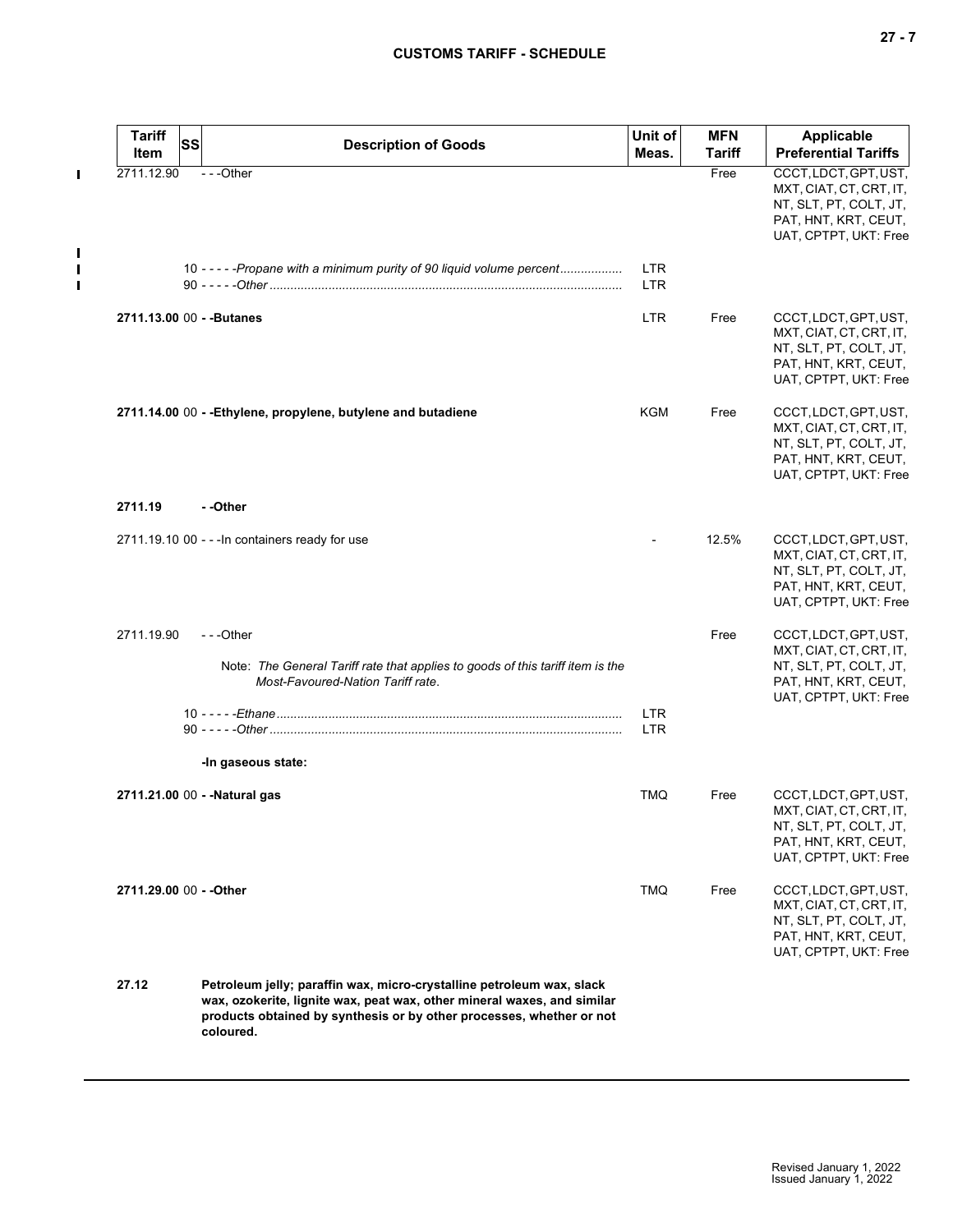| <b>Tariff</b> | <b>SS</b>                                                                                                               | Unit of                  | <b>MFN</b>    | Applicable                                                                                                                  |
|---------------|-------------------------------------------------------------------------------------------------------------------------|--------------------------|---------------|-----------------------------------------------------------------------------------------------------------------------------|
| Item          | <b>Description of Goods</b>                                                                                             | Meas.                    | <b>Tariff</b> | <b>Preferential Tariffs</b>                                                                                                 |
|               | 2712.10.00 00 -Petroleum jelly                                                                                          | <b>KGM</b>               | 7%            | CCCT, LDCT, GPT, UST,<br>MXT, CIAT, CT, CRT, IT,<br>NT, SLT, PT, COLT, JT,<br>PAT, HNT, KRT, CEUT,<br>UAT, CPTPT, UKT: Free |
|               | 2712.20.00 00 -Paraffin wax containing by weight less than 0.75% of oil                                                 | KGM                      | Free          | CCCT, LDCT, GPT, UST,<br>MXT, CIAT, CT, CRT, IT,<br>NT, SLT, PT, COLT, JT,<br>PAT, HNT, KRT, CEUT,<br>UAT, CPTPT, UKT: Free |
| 2712.90.00    | -Other                                                                                                                  |                          | Free          | CCCT, LDCT, GPT, UST,<br>MXT, CIAT, CT, CRT, IT,<br>NT, SLT, PT, COLT, JT,<br>PAT, HNT, KRT, CEUT,<br>UAT, CPTPT, UKT: Free |
|               |                                                                                                                         | KGM<br><b>KGM</b>        |               |                                                                                                                             |
| 27.13         | Petroleum coke, petroleum bitumen and other residues of petroleum<br>oils or of oils obtained from bituminous minerals. |                          |               |                                                                                                                             |
|               | -Petroleum coke:                                                                                                        |                          |               |                                                                                                                             |
|               | 2713.11.00 00 - - Not calcined                                                                                          | <b>TNE</b>               | Free          | CCCT, LDCT, GPT, UST,<br>MXT, CIAT, CT, CRT, IT,<br>NT, SLT, PT, COLT, JT,<br>PAT, HNT, KRT, CEUT,<br>UAT, CPTPT, UKT: Free |
|               | 2713.12.00 00 - - Calcined                                                                                              | <b>TNE</b>               | Free          | CCCT, LDCT, GPT, UST,<br>MXT, CIAT, CT, CRT, IT,<br>NT, SLT, PT, COLT, JT,<br>PAT, HNT, KRT, CEUT,<br>UAT, CPTPT, UKT: Free |
| 2713.20.00    | -Petroleum bitumen                                                                                                      |                          | Free          | CCCT, LDCT, GPT, UST,<br>MXT, CIAT, CT, CRT, IT,<br>NT, SLT, PT, COLT, JT,<br>PAT, HNT, KRT, CEUT,<br>UAT, CPTPT, UKT: Free |
|               |                                                                                                                         | <b>KGM</b><br><b>KGM</b> |               |                                                                                                                             |
|               | 2713.90.00 00 -Other residues of petroleum oils or of oils obtained from bituminous<br>minerals                         | <b>KGM</b>               | Free          | CCCT, LDCT, GPT, UST,<br>MXT, CIAT, CT, CRT, IT,<br>NT, SLT, PT, COLT, JT,<br>PAT, HNT, KRT, CEUT,<br>UAT, CPTPT, UKT: Free |
| 27.14         | Bitumen and asphalt, natural; bituminous or oil shale and tar sands;                                                    |                          |               |                                                                                                                             |

**asphaltites and asphaltic rocks.**